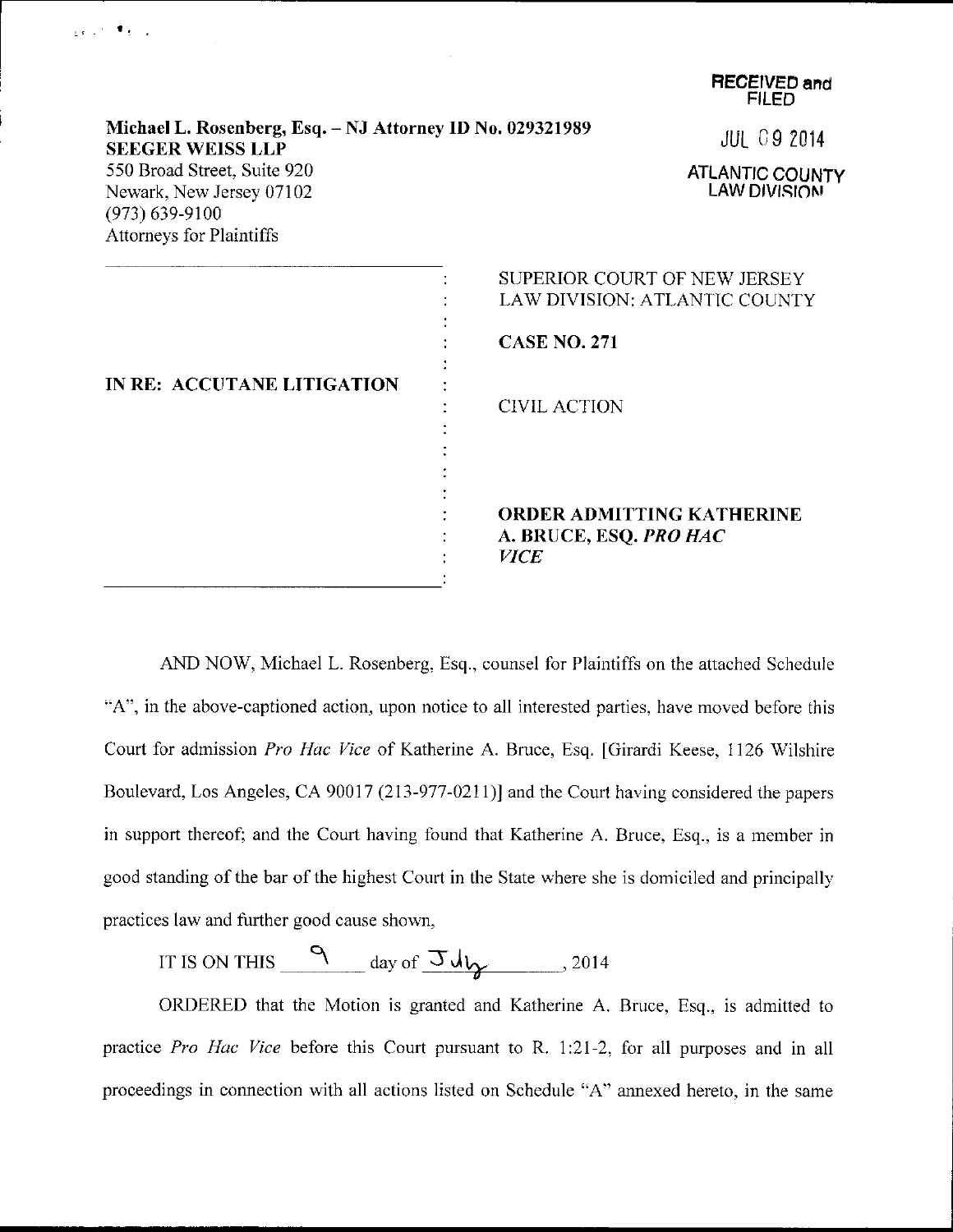manner as an attorney who is admitted to practice in this State and is domiciled and maintains an

office for the practice of law in the State of New Jersey, provided that she shall:

- <sup>1</sup>. abide by the Rules of Court for the State of New Jersey, including all disciplinary rules;
- 2. consent to the appointment of the Clerk of the Supreme Court as an agent upon whom service of process may be made for all actions against her and her firm that may arise out of his participation in this matter;
- 3. notify the Court immediately of any matter aflecting her standing before this Court; and
- 4. have all pleadings and other papers filed in this Court signed by an attorney-atlaw of this Court employed by the firm of Seeger Weiss LLP, who shall be responsible for the conduct of Katherine A. Bruce, Esq., and it is further

ORDERED that Katherine A. Bruce, Esq., shall make payment of lees as provided in the

New Jersey Rules of Court, R. 1:28-1(b), 1:28-2 and 1:28b-1(e), within thirty (30) days of the

date of this order, and it is further

ORDERED that the Clerk of this Court shall forward a copy of this Order to the

Treasurer of the New Jersey Fund for Client Protection; and it is further

ORDERED that copies of this Order shall be served by attomeys for Plaintiffs on the attached Schedule "A", upon counsel for the defendants within seven (7) days of the receipt thereof.

CAROL E. HIGBEE, P.